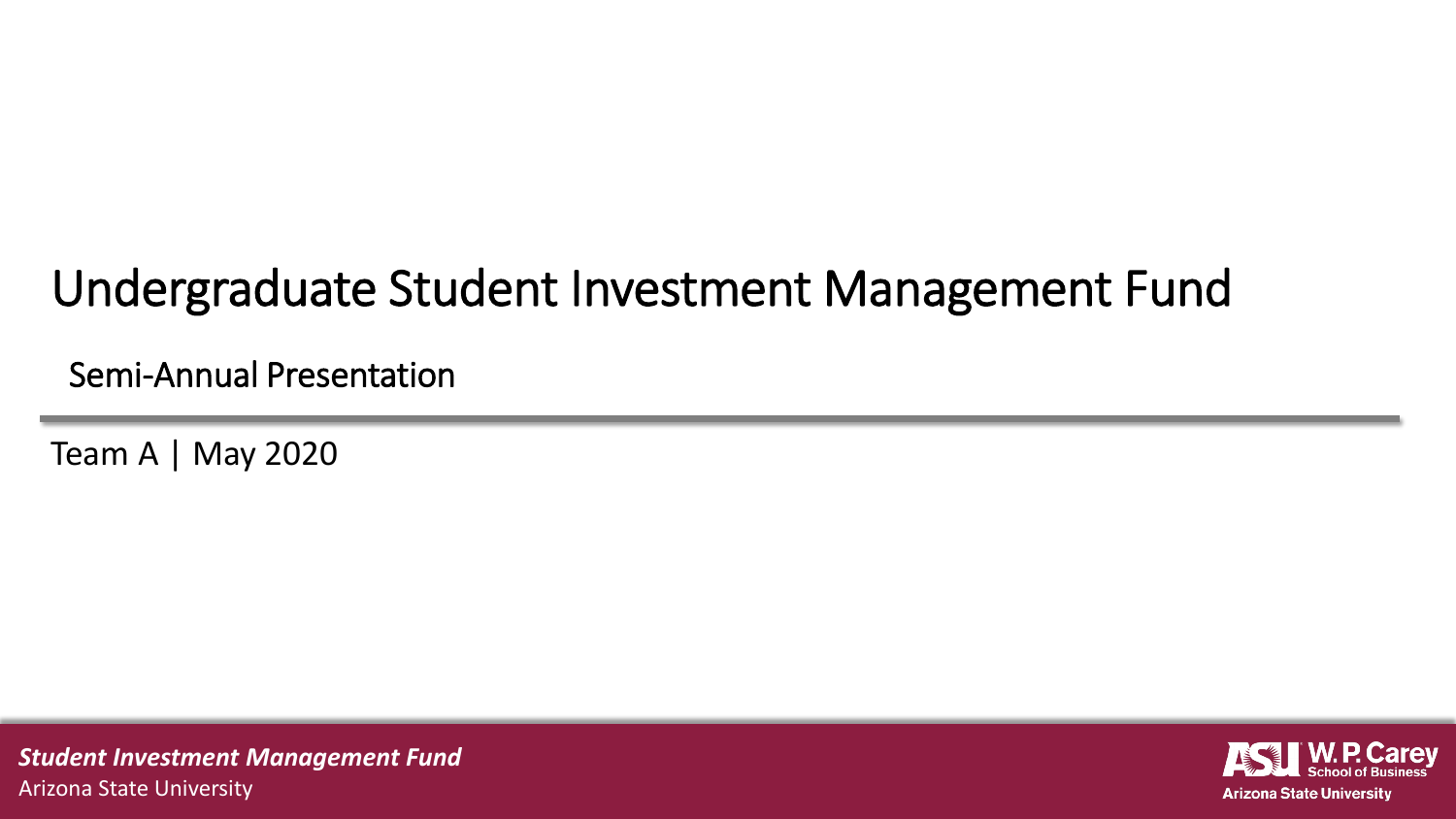#### Team Introduction

**Fund Manager**



*John Michael Hayes*

**Fund Analyst**



*Patrick Keller*

*Gabrielle DeGravina*



*Briones*









*Eri* 







*Jacob Robinson*

*Luismario Higuera* 

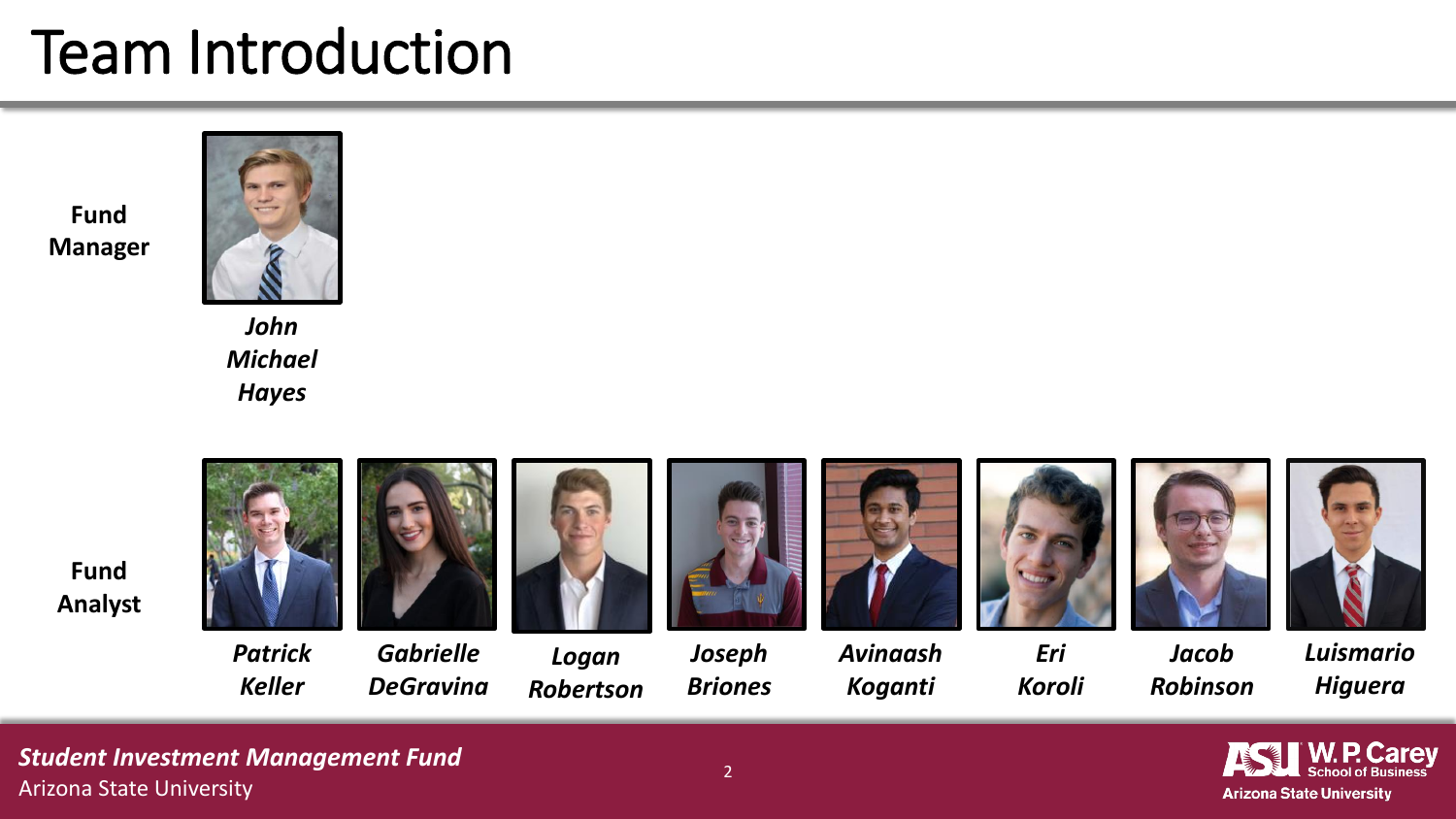#### Table of Contents

**I. Investment Thesis & Strategy**

**II. Rebalancing and Processes** 

**III. Performance**

**IV. Appendix**



----------------------------------------------------------------------------------------------------------

----------------------------------------------------------------------------------------------------------

----------------------------------------------------------------------------------------------------------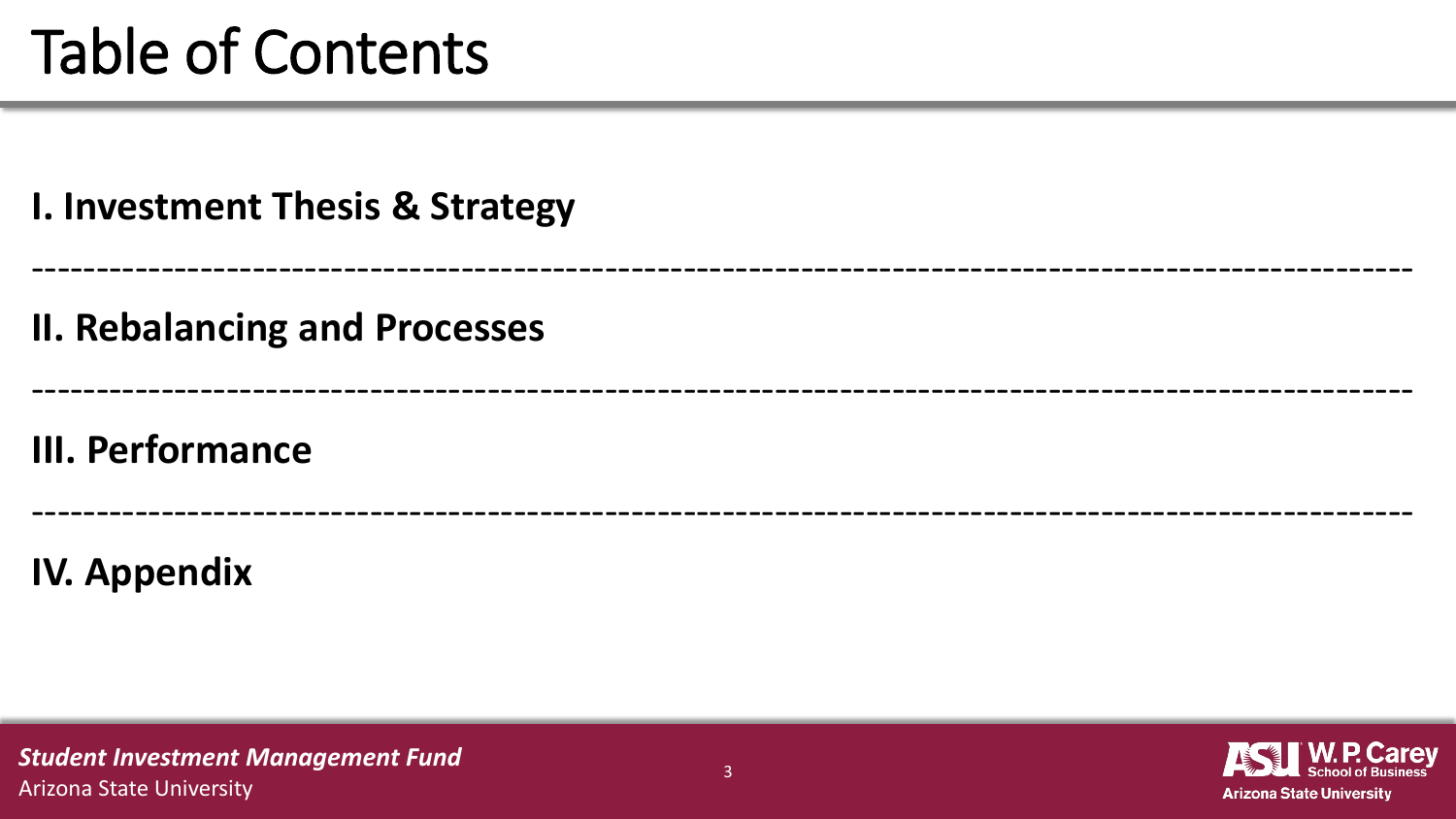## Investment Thesis & Strategy

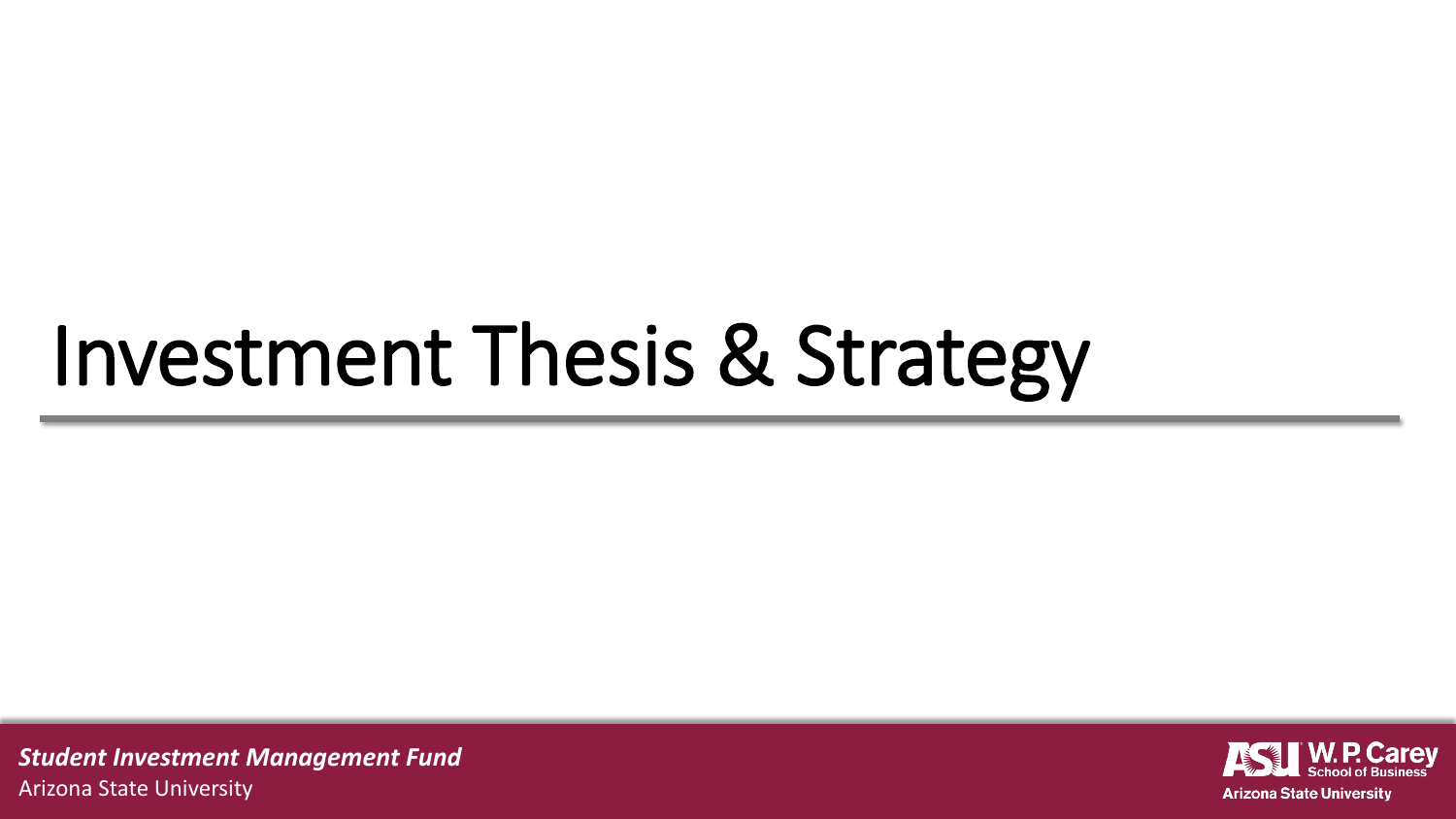### Graphical Representation of Equity as a Call Option

**Equity of a firm with debt in its capital structure is analogous to a call option on the written assets of a firm.**



Black, Fischer, and Myron Scholes, 1973, "The Pricing of Options and Corporate Liabilities", Journal of Political Economy 81, 637-654. & Merton, Robert C., 1974, "On the Pricing of Corporate Debt: The Risk Structure of Int Rates", *Journal of Finance* 29, 449–470.

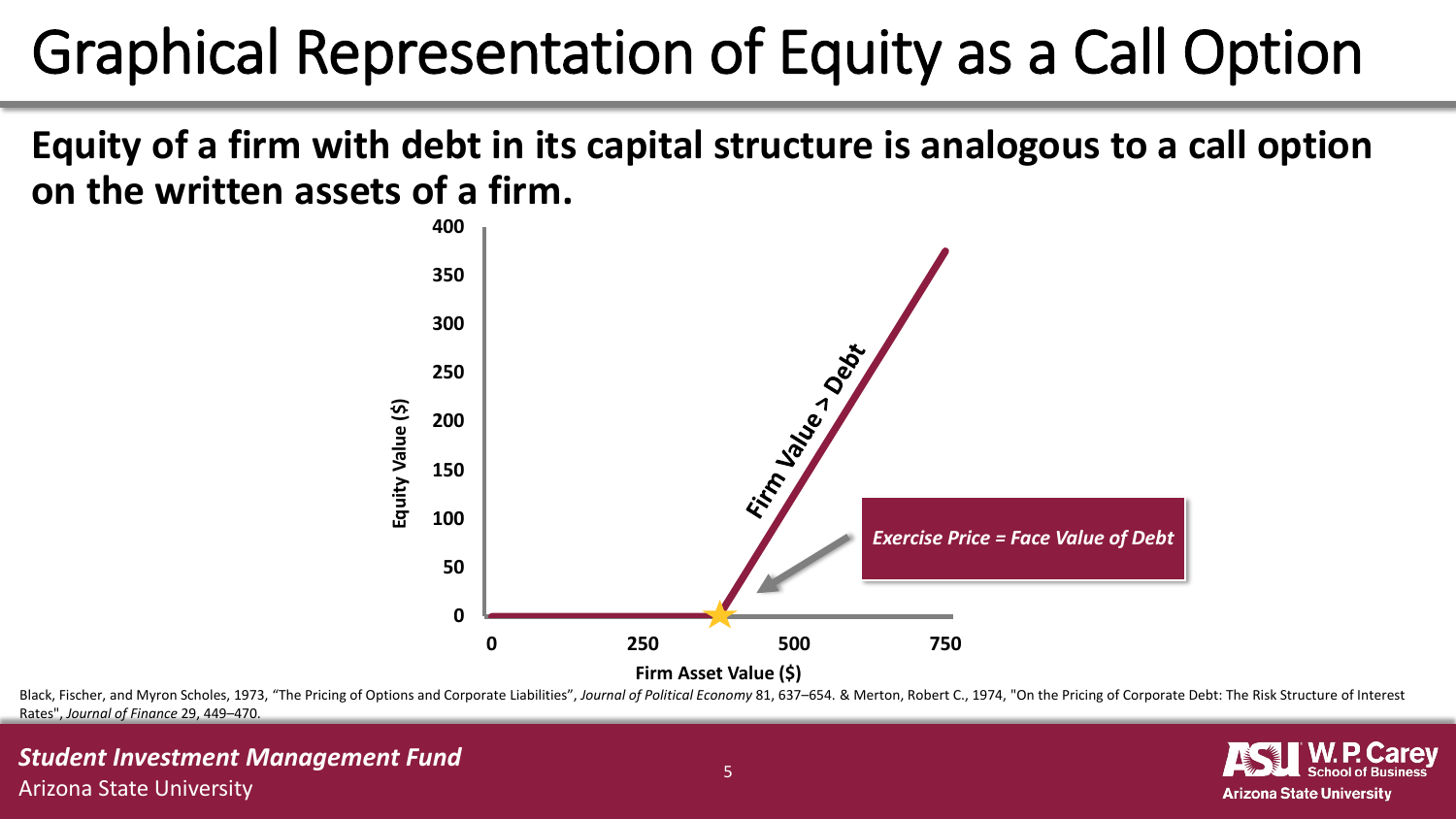#### Investment Thesis

**Eisdorfer, Goyal, and Zhdanov hypothesize that if investors do not value the default option, misvaluation can occur.**



Eisdorfer, Goyal, and Alexei Zhdanov, 2019, "Equity Misvaluation and Default Options", The *Journal of Finance 74*, 845–898.

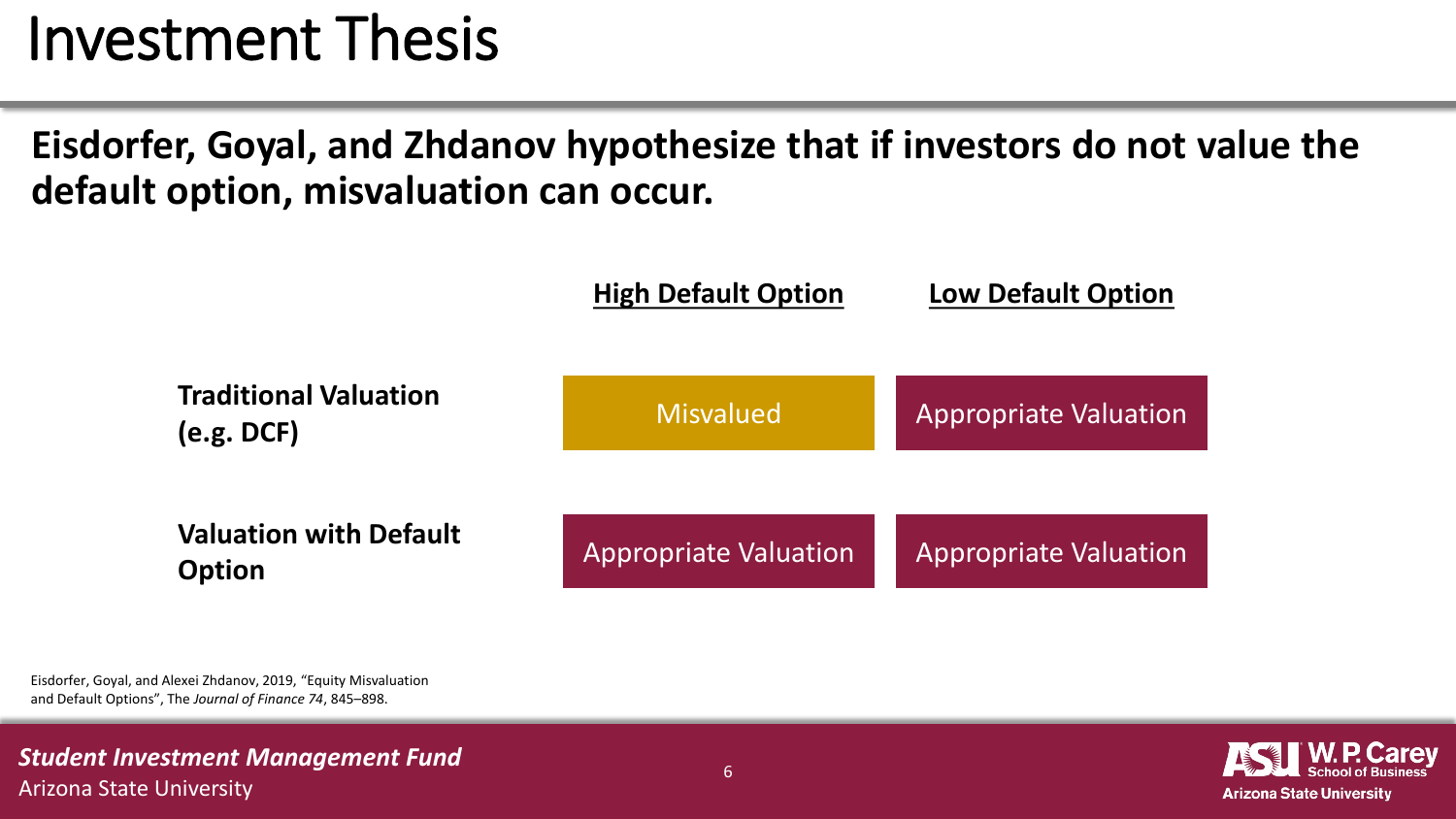### Valuation of Equity in the Model

**There are two components to valuing equity within the model, 1) value to the equity holders (if they were to operate into perpetuity), 2) value of default option.**

*Value of Equity = Value to Equity Holders + Value of Default Option*

Eisdorfer, Goyal, and Alexei Zhdanov, 2019, "Equity Misvaluation and Default Options", The *Journal of Finance 74*, 845–898.

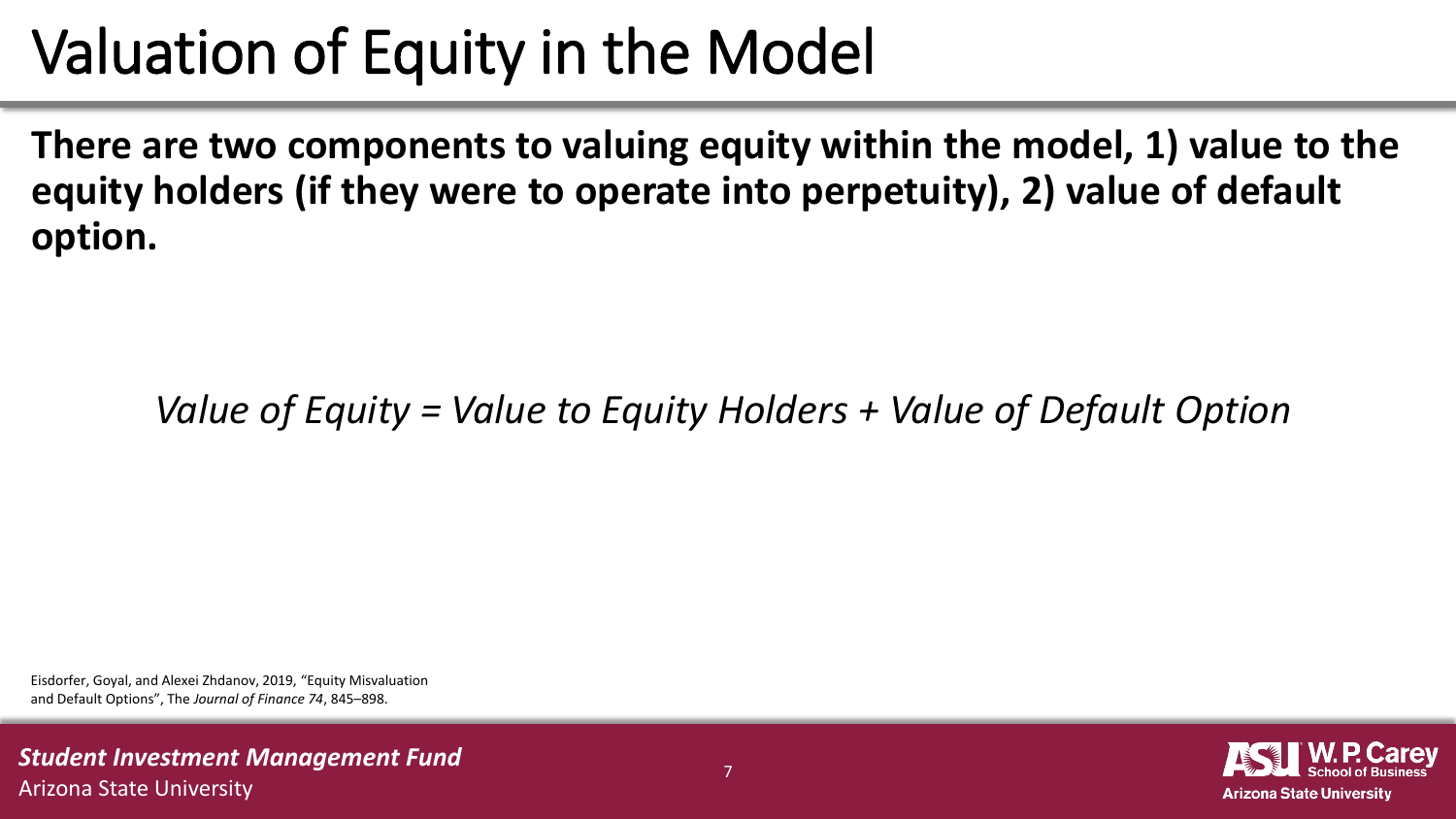### Comparing Model Value to Market Value

**Stocks are sorted into deciles according to the ratio of the equity value implied by the valuation model to the actual equity value.**



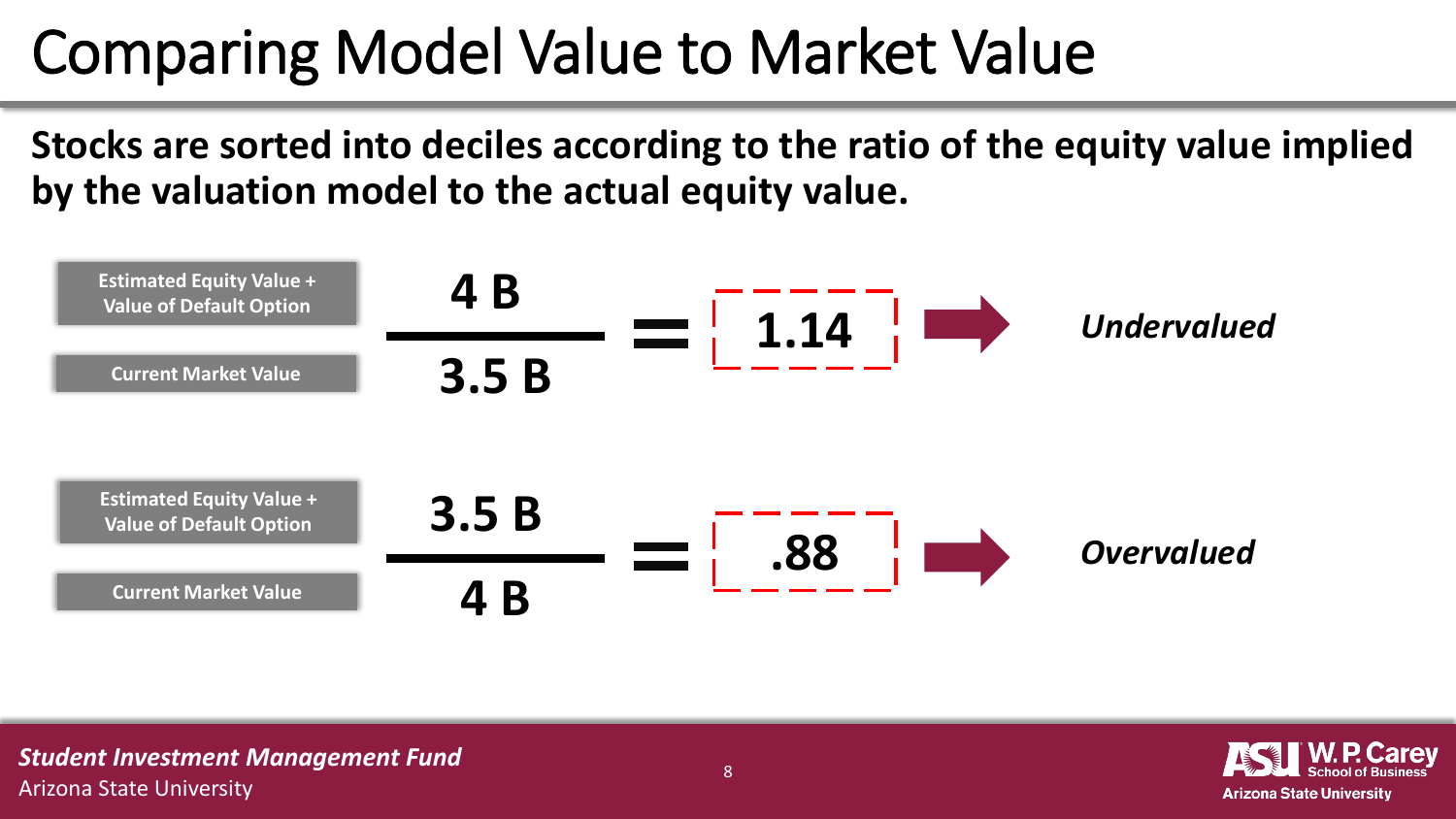#### Portfolio Construction Process Overview



*\*CRSP/Compustat till 2018, supplemented with Bloomberg for current info*

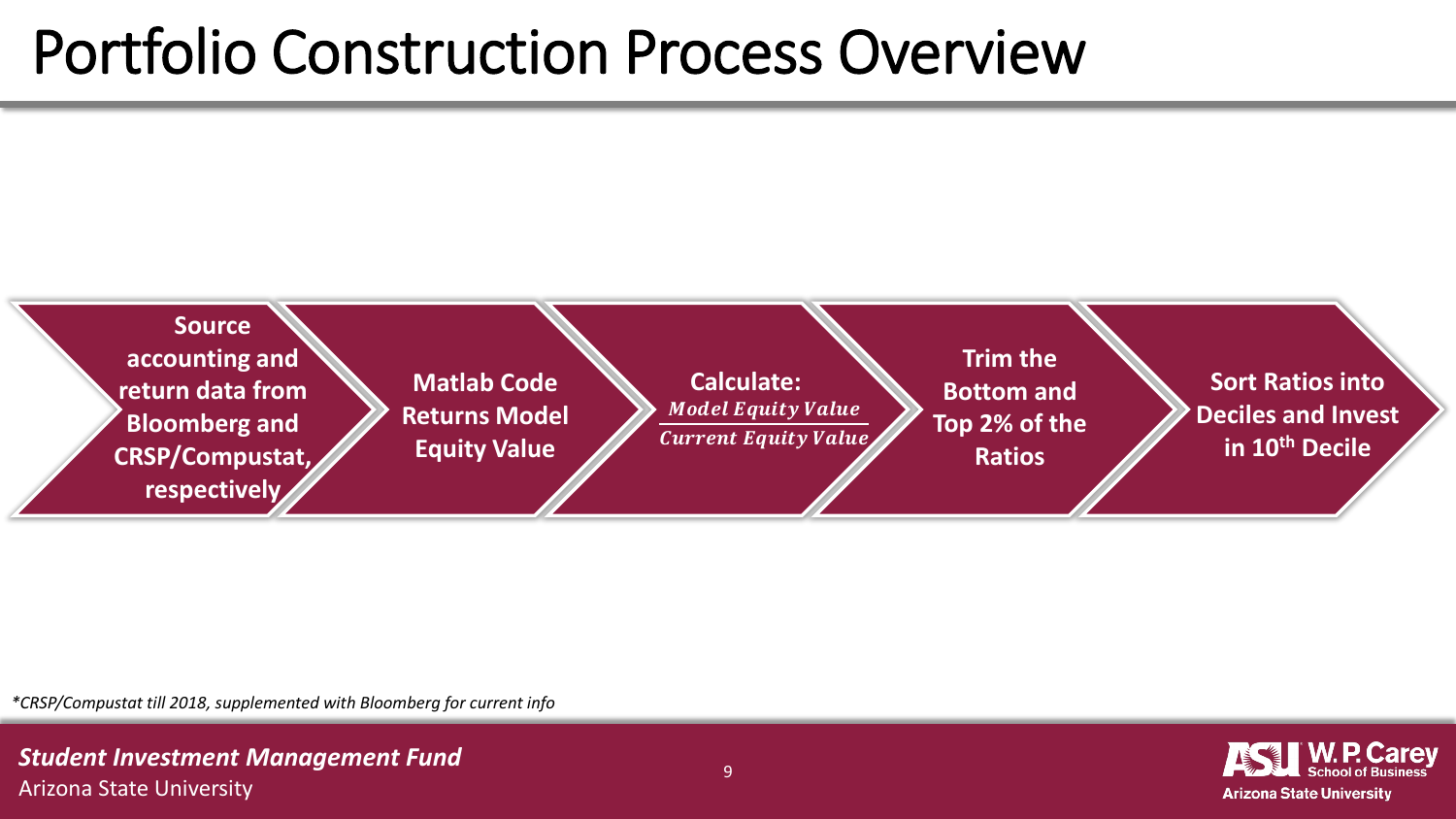# Rebalancing and Processes

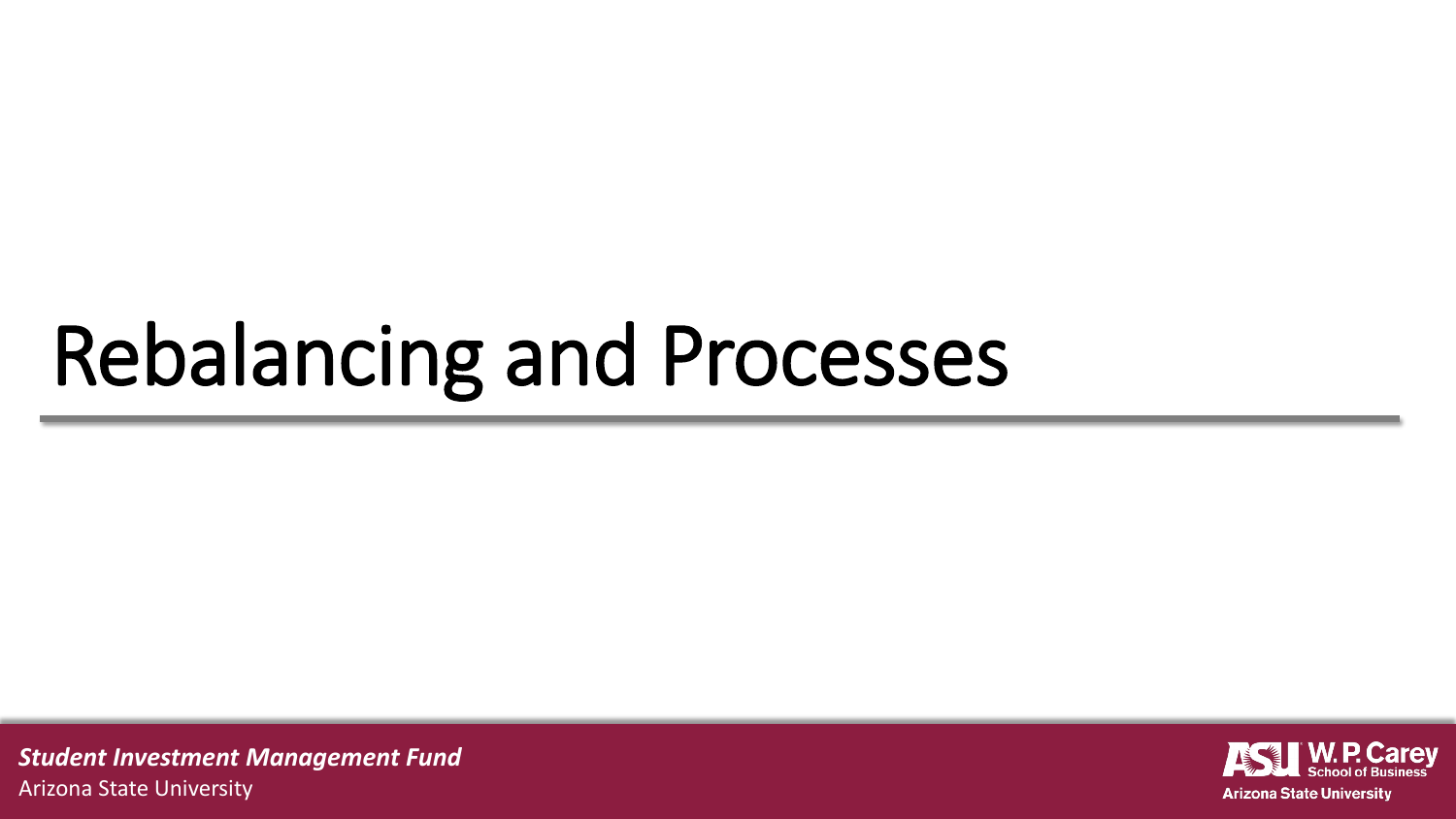### Why Continue with the Strategy?

**Several criteria motivated our decision to continue with the strategy through the final rebalance rather than moving to a market (S&P 500) portfolio.**



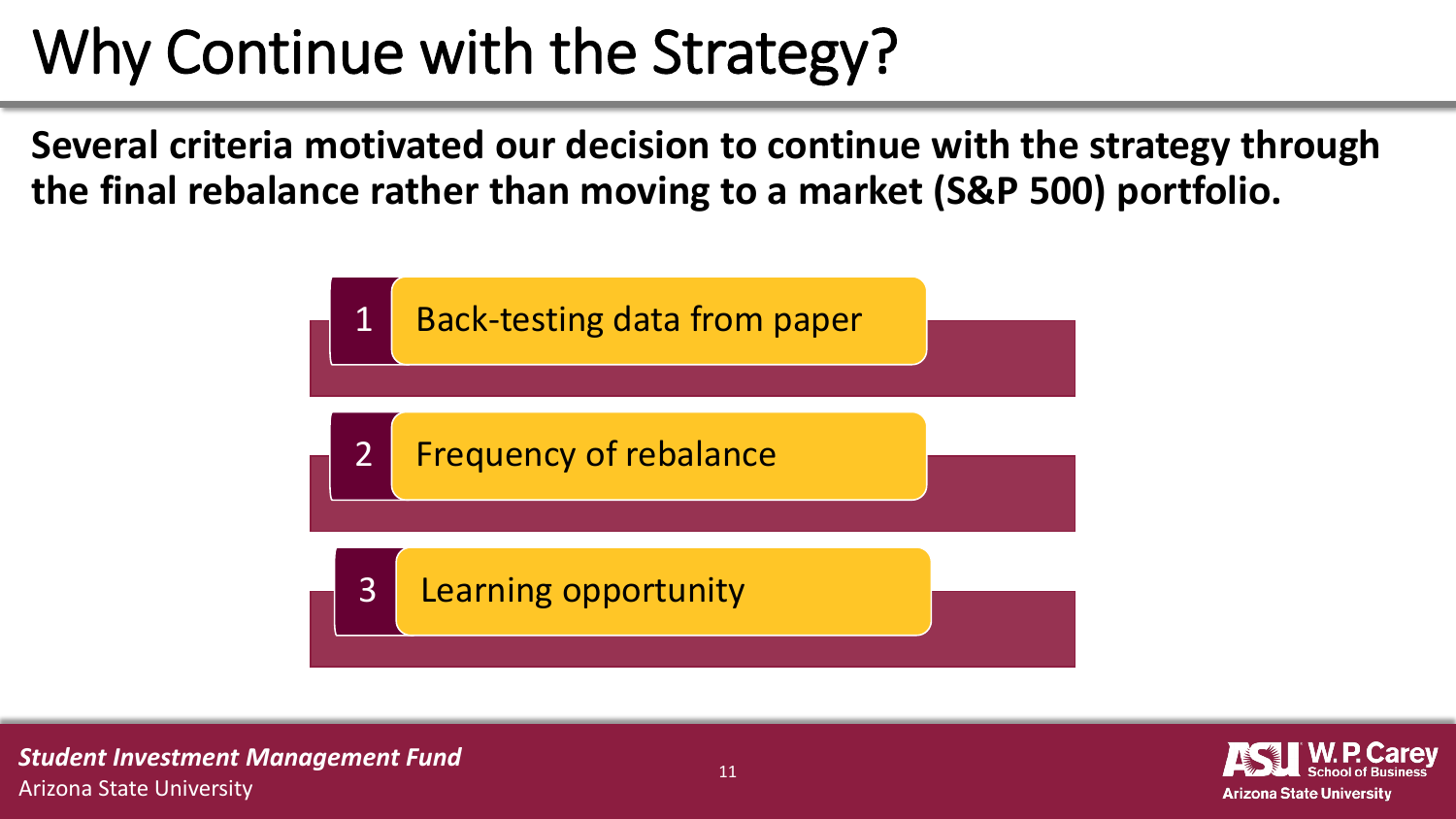#### Roadblocks Due to COVID-19



Due to the on going pandemic, we were unable to physically access the Bloomberg terminal provided on campus to access portfolio performances.



However, we were thankfully able to remotely access the necessary information to continue our strategy for the remainder of the investment horizon.



Unfortunately, we were unable to track shadow portfolio performances throughout the entire timeline and to perform any attribution analyses.

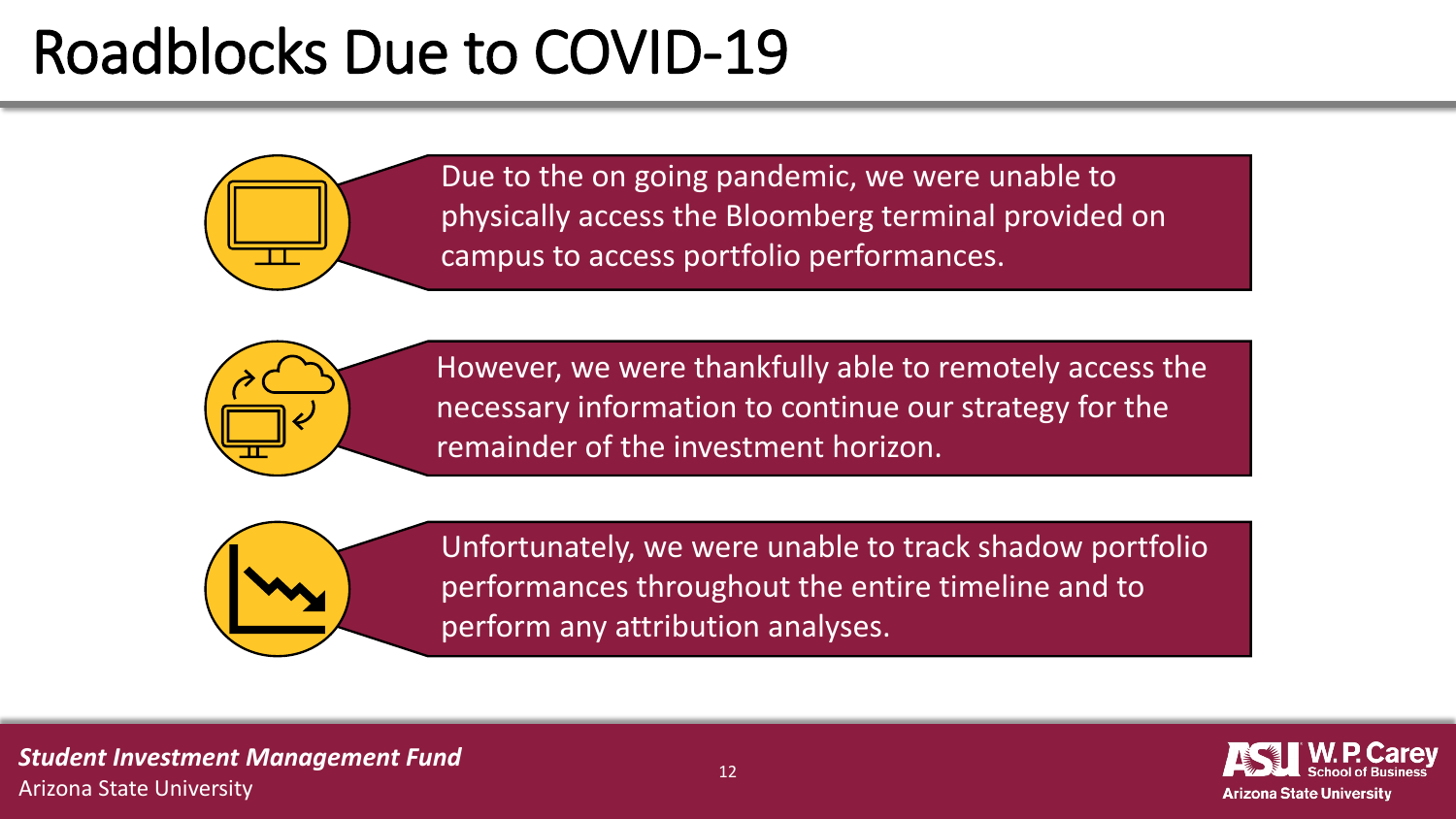#### Security Selection Process

**Given market backdrop of the final rebalance, we decided to deviate from previous rebalances in terms of our security selection.**



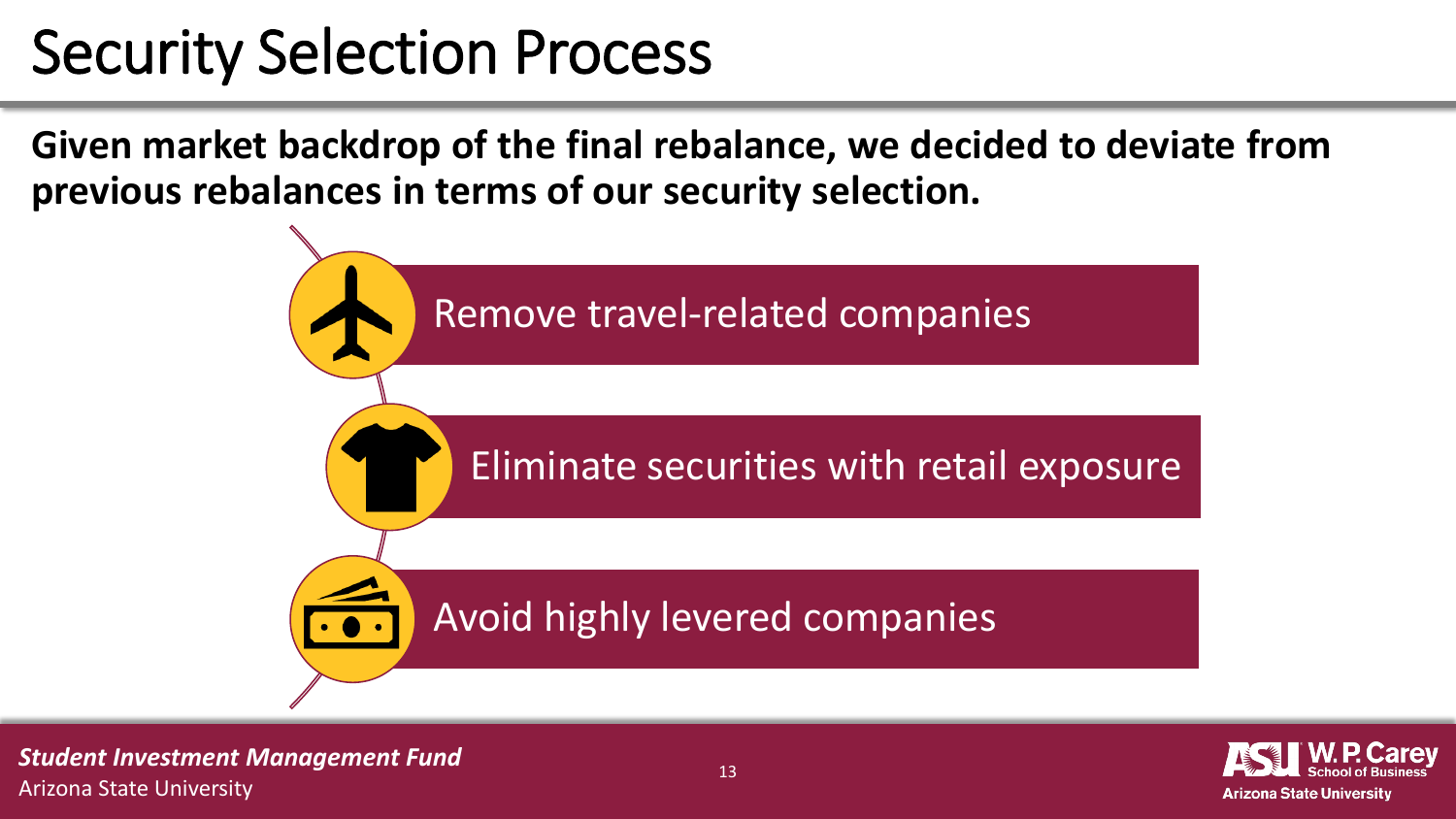### Performance

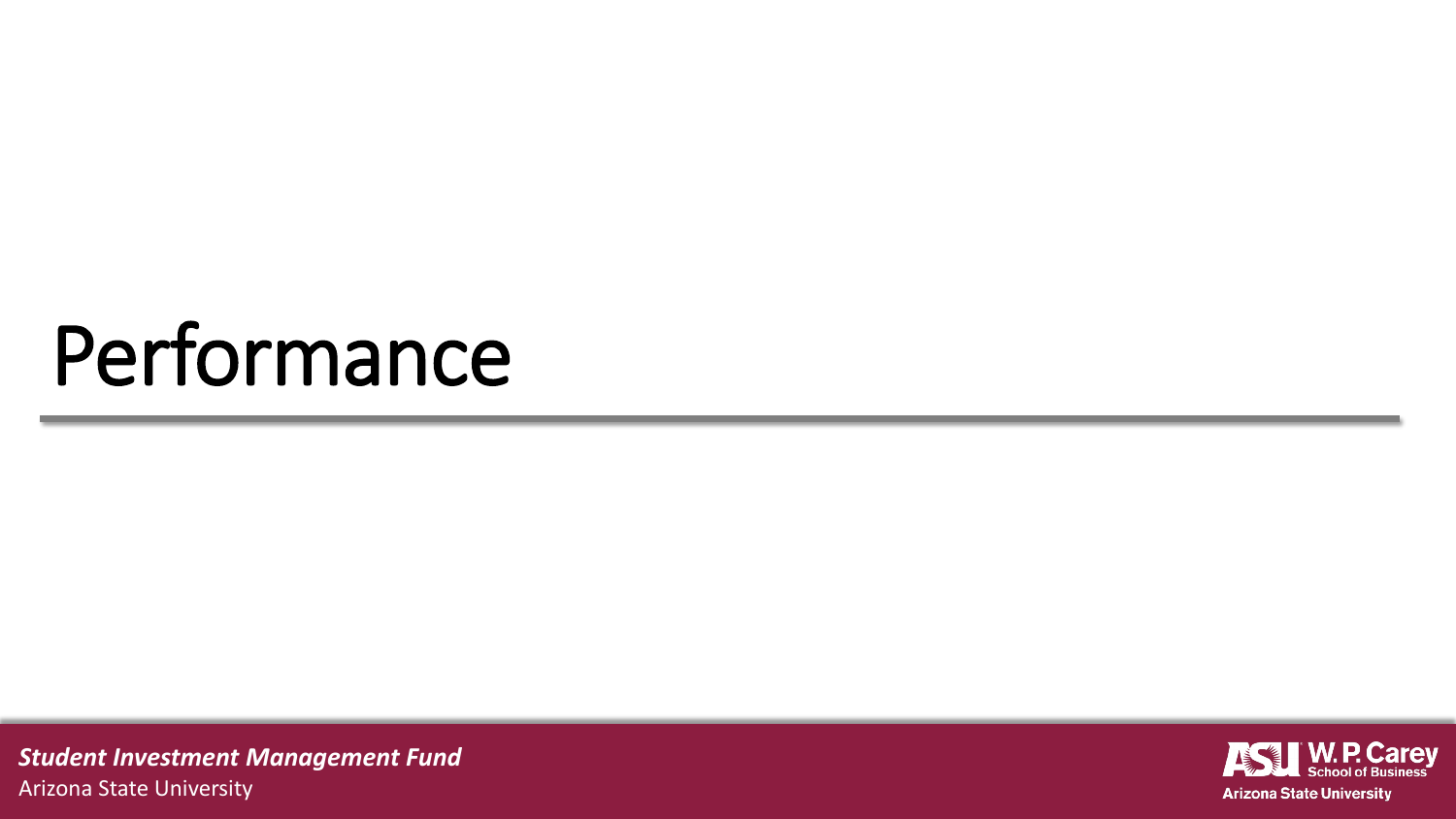#### Performance vs Benchmarks



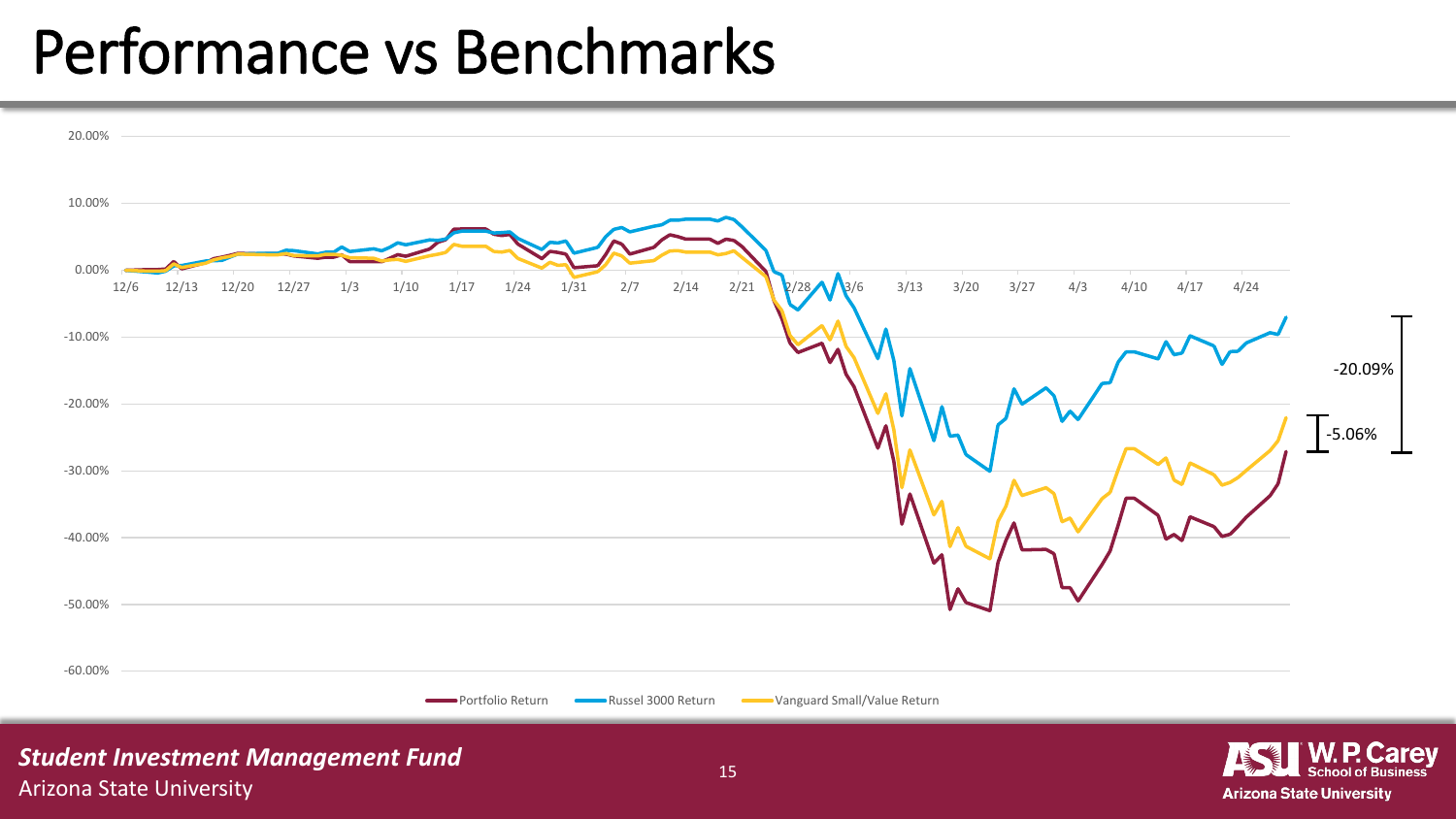#### Long-Short Performance

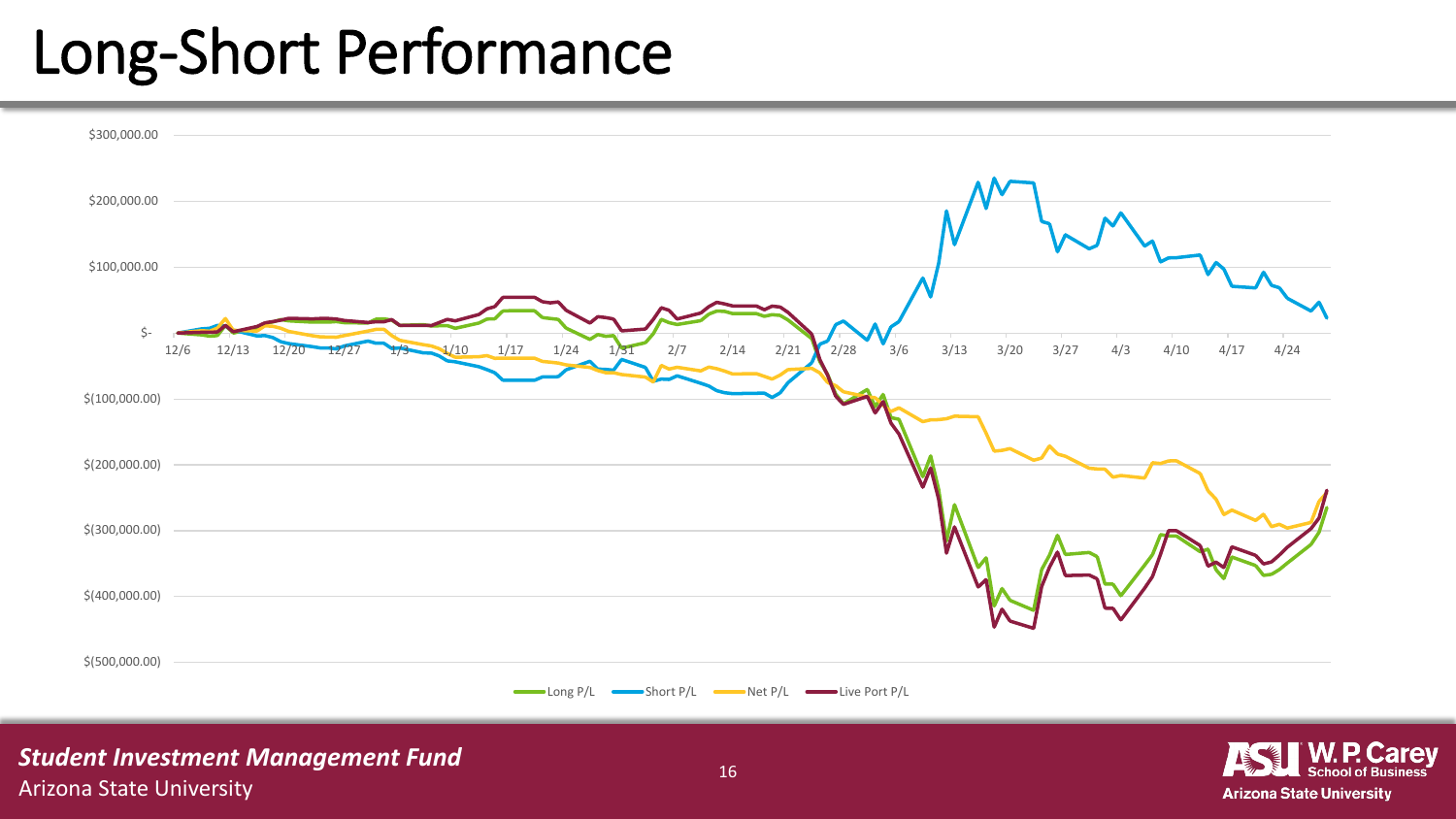# Appendix

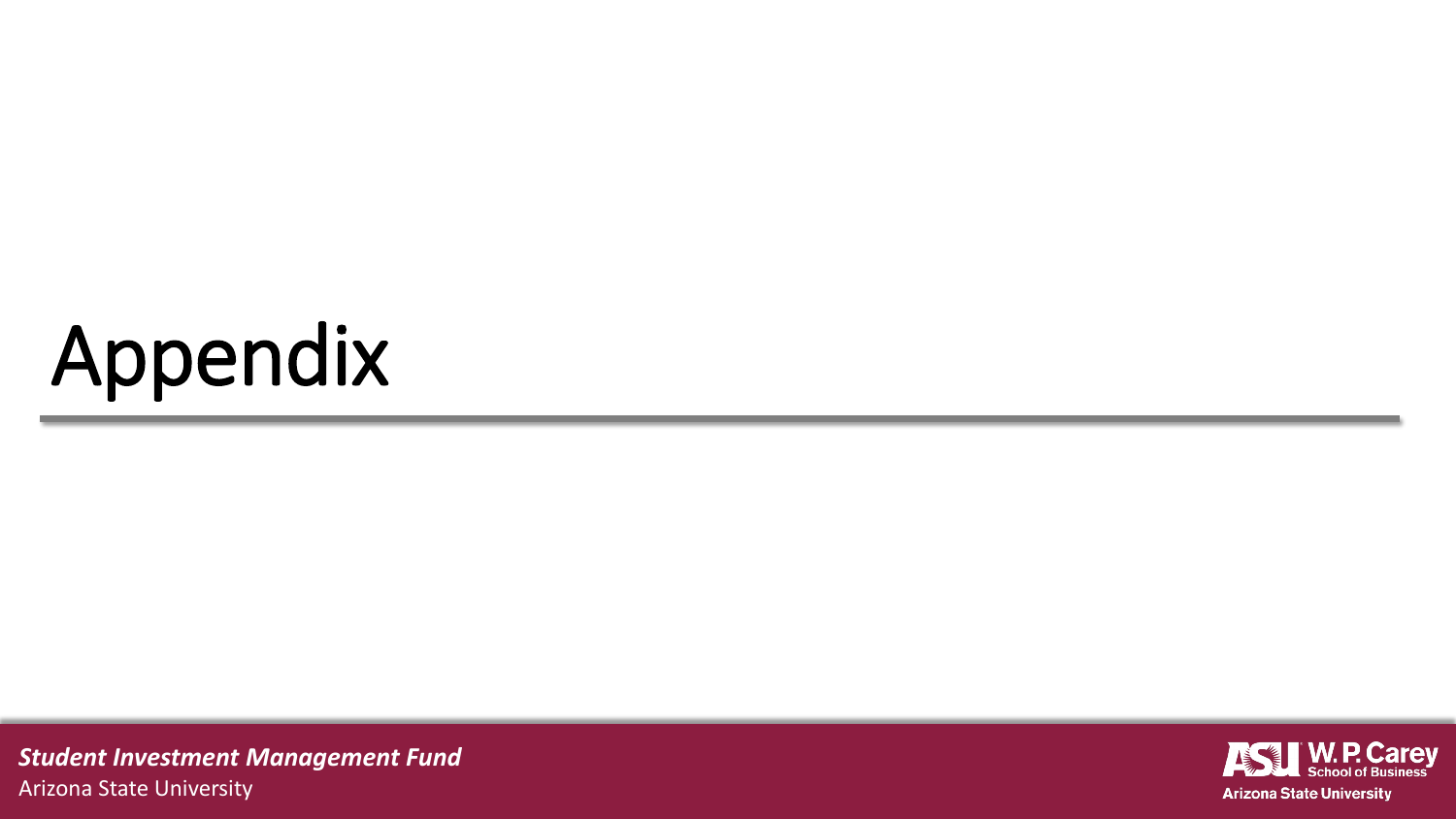#### Value of Default Option

**The default option can be deconstructed into two parts: 1) discounting the cash flows of a firm until an optimal stopping time, 2) discounting the cash flows of a firm into perpetuity.**



Eisdorfer, Goyal, and Alexei Zhdanov, 2019, "Equity Misvaluation and Default Options", The *Journal of Finance 74*, 845–898.

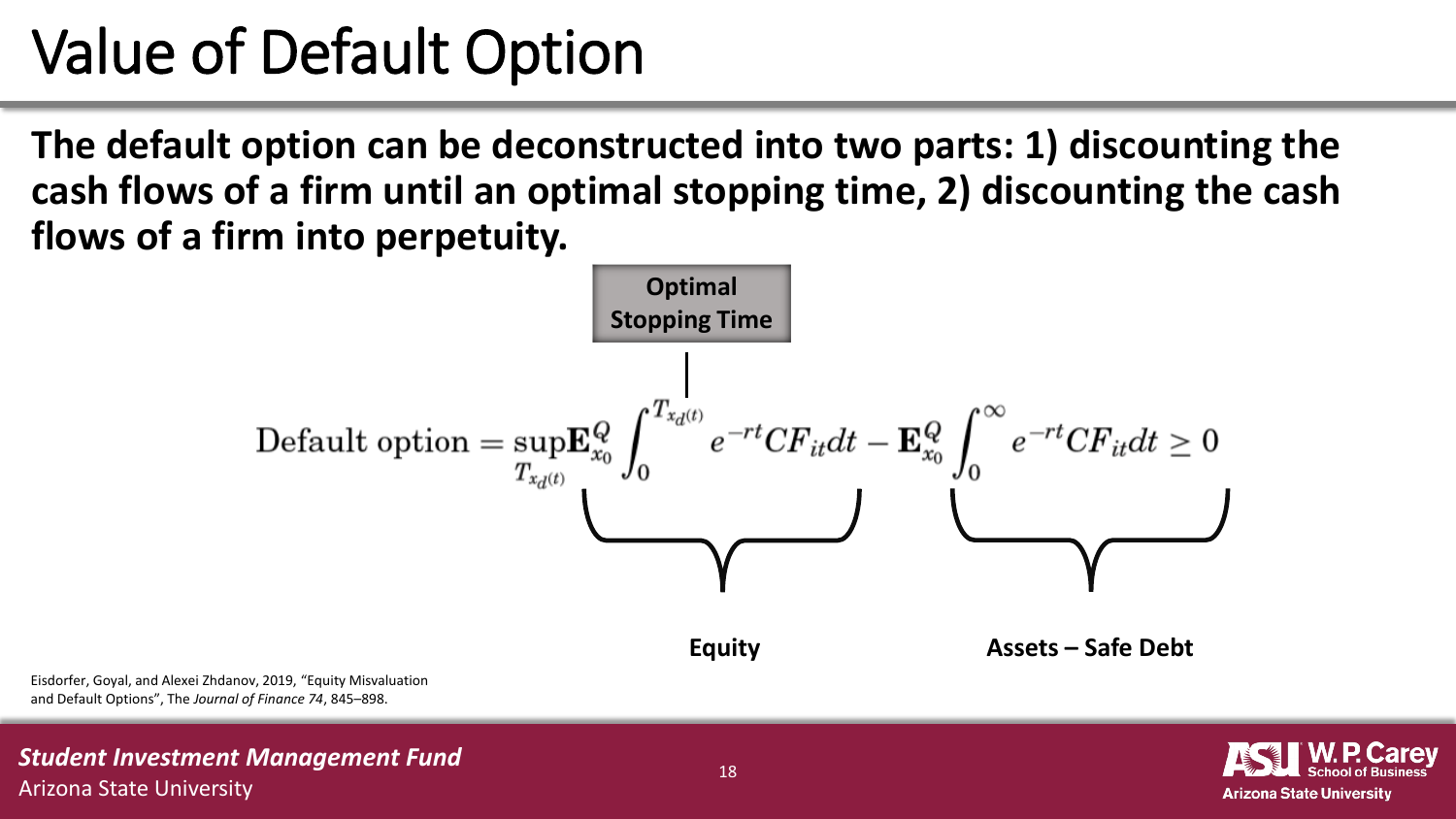### Shadow Portfolios: Active Portfolio vs. Total Decile 10